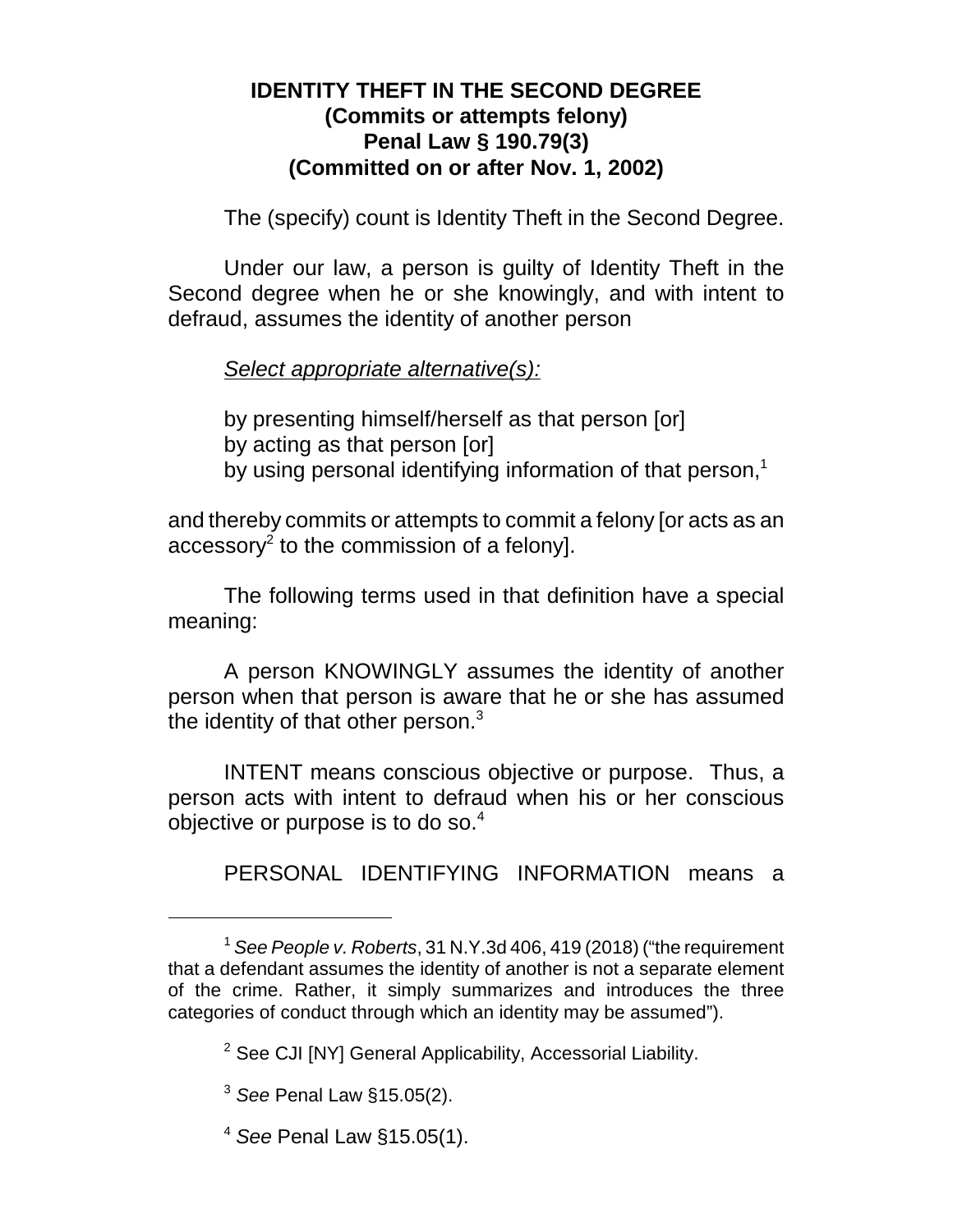person's:

*[Select the appropriate alternative(s)*:

name, address, telephone number, date of birth, driver's license number, social security number, place of employment, mother's maiden name, financial services account number or code, savings account number or code, checking account number or code, brokerage account number or code, credit card account number or code, debit account number or code, automated teller machine number or code, taxpayer identification number, computer system password, signature or copy of a signature, electronic signature<sup>5</sup>, unique biometric data that is a fingerprint, voice print, retinal image or iris image of another person, telephone calling card number, mobile identification number or code, electronic serial number or personal identification number $6$ , or any other name, number, code or information that may be used

 $5$  "Electronic signature" is a separately defined term and if in issue, the Court should charge as follows: ELECTRONIC SIGNATURE means an electronic sound, symbol, or process attached to or logically associated with an electronic record and executed or adopted by a person with intent to sign the record . *See* Penal Law §190.77(2)(a); State Technology Law §102(3).

 $6$  "Personal identification number" is a separately defined term and if in issue, the Court should charge as follows: PERSONAL IDENTIFICATION NUMBER means any number or code which may be used alone or in conjunction with any other information to assume the identity of another person or access financial resources or credit of another person. Penal Law §190.77(2)(b).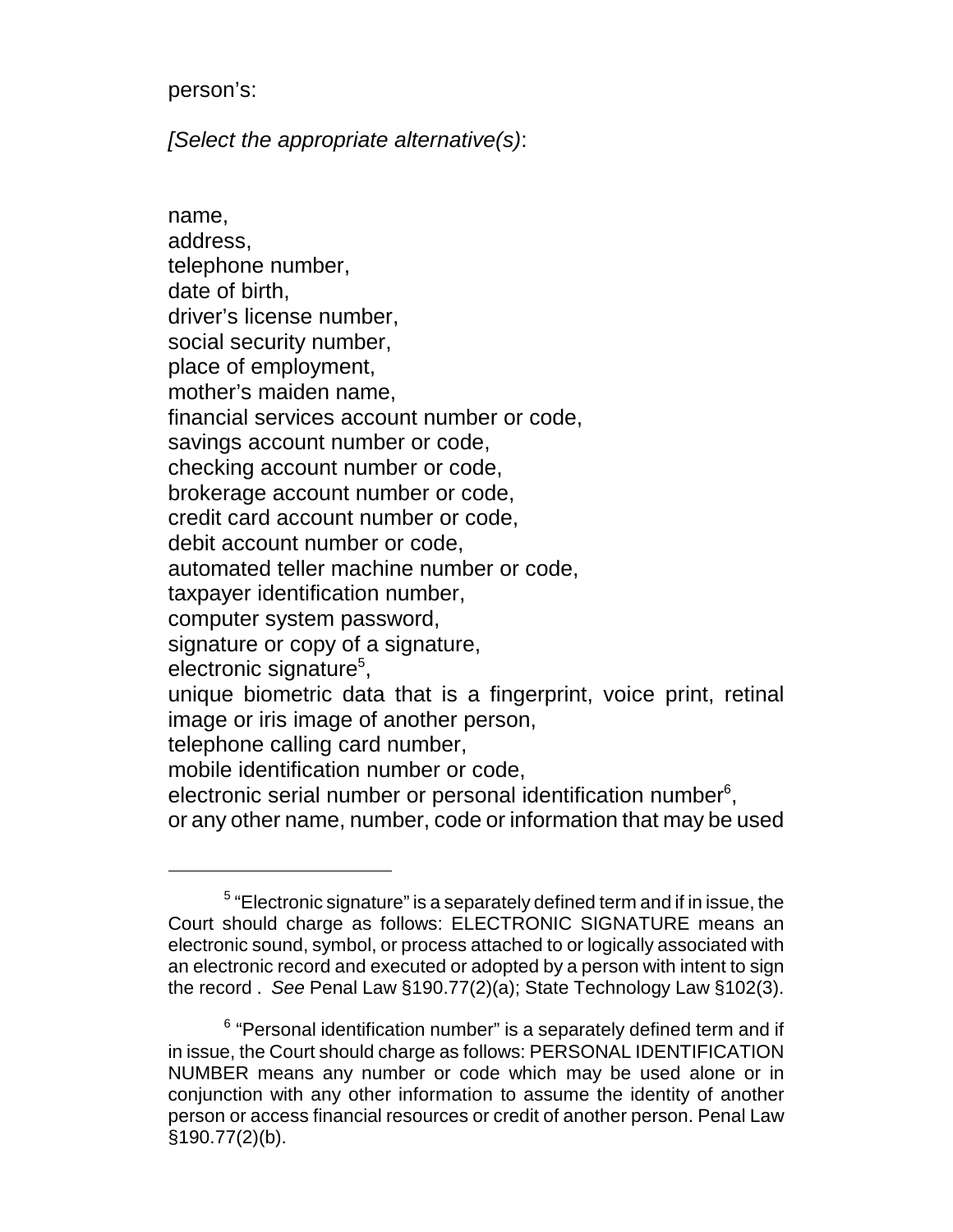alone or in conjunction with other such information to assume the identity of another person. $7$ ]

[(*Specify*) is a FELONY].

*NOTE: If the applicable felony is a count of the indictment, it should be charged first and the definition incorporated by reference here. Otherwise, the jury should be instructed on the definition of the applicable felony.*

In order for you to find the defendant guilty of this crime, the People are required to prove, from all the evidence in the case, beyond a reasonable doubt, each of the following three elements:

1. That on or about (*date*), in the County of (*County*), the defendant (*defendant's name*) assumed the identity of (*specify*)

*Select appropriate alternative(s):*

by presenting himself/herself as that person [or] by acting as that person [or] by using personal identifying information of that person,;

- 2. That the defendant did so knowingly and with intent to defraud; and
- 3. That the defendant thereby committed or attempted to commit (*specify felony*) [or acted as an accessory to the commission of that felony].

*[NOTE: If an affirmative defense does not apply, then conclude with the following two paragraphs. If the affirmative defense does apply, then omit the following two paragraphs, and insert here the affirmative defense instruction in the Additional Charges section to this article.*

<sup>7</sup> *See* Penal Law §190.77(1).